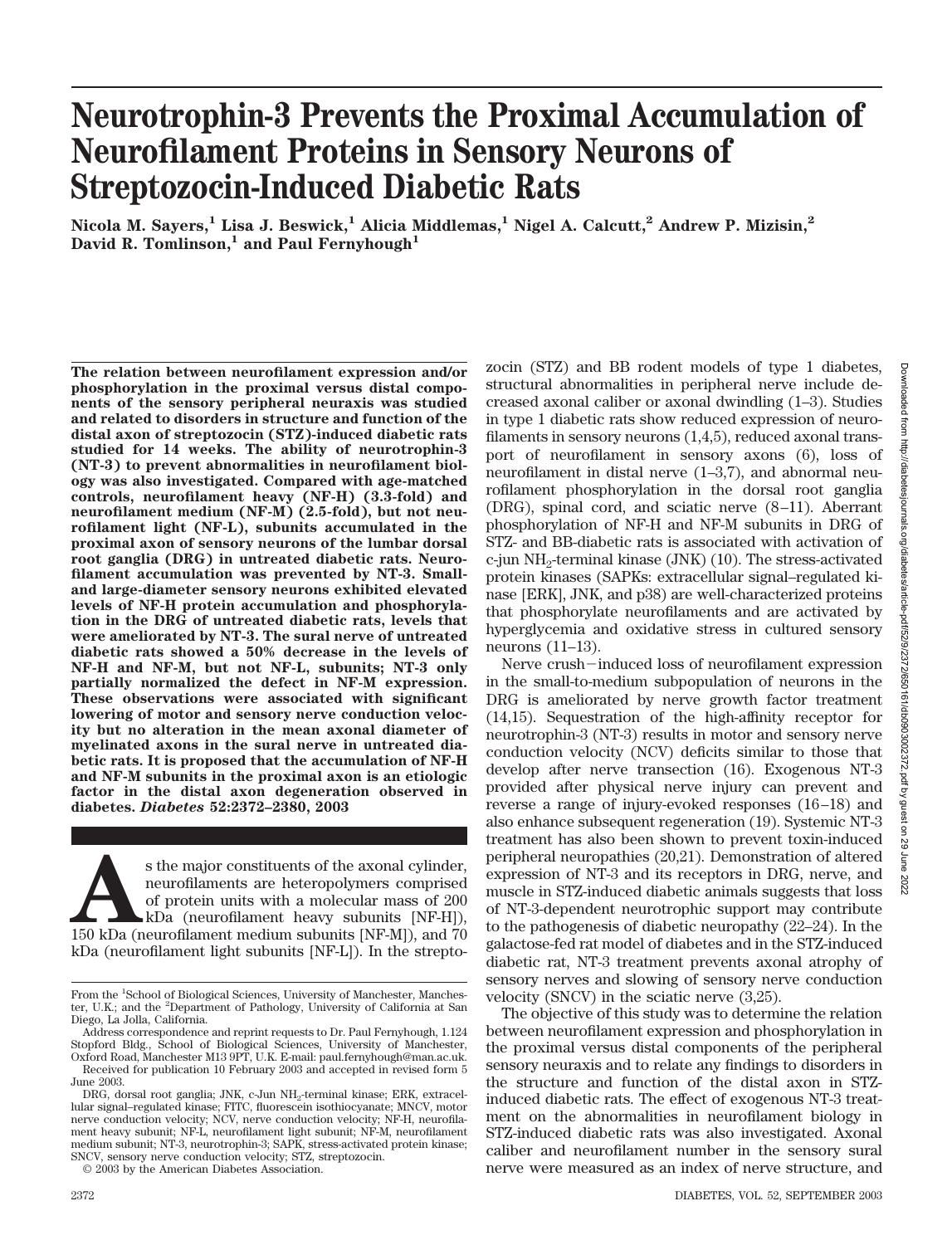the motor nerve conduction velocity (MNCV) and SNCV in the sciatic nerve were used as indexes of peripheral nerve function that may be influenced by axonal caliber.

# **RESEARCH DESIGN AND METHODS**

**Induction of diabetes and NT-3 treatment.** Male Wistar rats (300 g) were made diabetic by a single injection of STZ (55 mg/kg i.p.; Sigma) and maintained in parallel with age-matched control animals. Tail blood glucose was assayed 3 days after injection using glucose test strips (BM-Accutest; Roche Diagnostics, Basel, Switzerland) to confirm diabetes. All diabetic animals had blood glucose values -30 mmol/l. Rats were maintained for 14 weeks with free access to water and laboratory diet. One group of diabetic rats received injections (5 mg/kg s.c.) of human recombinant NT-3 (a gift from Regeneron Pharmaceuticals, Tarrytown, NY) three times weekly for the final 10 weeks of the 14-week diabetes study. Final body weights were as follows: age-matched controls,  $629 \pm 18.5$ ; STZ-induced diabetic rats,  $347 \pm 16.0$ ; and STZ-diabetic + NT-3 rats,  $389 \pm 19.0$  (means  $\pm$  SE;  $n = 6-8$ ;  $P < 0.001$  for control vs. other groups by one-way ANOVA). Immediately after the death of the animals, a blood sample was taken and the plasma glucose concentration was determined using the GOD-PERID test kit (Boehringer Mannheim, Germany).

**Motor and sensory NCV measurement.** NCVs were measured by subtracting the distal latencies for M waves (MNCV) and H reflexes (SNCV) elicited by stimulation at the sciatic notch and Achilles tendon. The principles and practicalities of these methods have been described in detail elsewhere (26). In the present investigation, the measurements were performed on rats under isofluorane anesthesia. The core body temperature was monitored by a rectal probe and maintained at  $\sim$  37°C. The temperature adjacent to the sciatic nerve was monitored by a microthermocouple connected to an electronic thermometer (Comark Electronics, Rustington, U.K.). NCVs were assessed in all animals during the final week before being culled. The procedure was approved as part of the Home Office Project License awarded to D.R.T.

**Morphometric analysis of axonal caliber.** Sural nerves were processed for light microscopic examination by immersion fixation in 2.5% phosphatebuffered glutaraldehyde (37 $^{\circ}$ C) for  $\sim$ 3 h. The nerves were then fixed overnight in 2.5% phosphate-buffered glutaraldehyde at 4°C. Tissue was postfixed in 1% aqueous osmium tetroxide for 3–4 h before being dehydrated using a series of graded alcohols and propylene oxide. After being infiltrated with a 1:1 mixture of propylene oxide and araldite for 4 h, nerves were placed in 100% araldite overnight before being embedded in fresh araldite resin. Thick sections (1 m) were cut with glass knives and stained with *p*-phenylenediamine before they were studied with a light microscope. Computer-assisted analyses of axonal size-frequency distributions of myelinated fibers were performed on nerves, as described earlier (25). Single sections of the sural nerve from each animal were sampled. A video image was obtained for each nerve with an Olympus BH-2 light microscope and Cohu 5000 series television camera interfaced with a Macintosh Quadra 850AV computer running the National Institutes of Health's Image  $1.55$  software. Myelinated fibers with axons  $>1$ m in diameter were individually identified and selected before being sorted with an automated process into bins based on axonal diameter. In each case, systematic sampling of nonoverlapping fields resulted in sampling 50–80% of the total myelinated fibers in each nerve. Neurofilament density and number in the sural nerve were calculated as previously described (27). Thin sections (60 nm) were cut with a diamond knife and stained with uranyl acetate and bismuth subnitrate before being viewed with a Zeiss 10 electron microscope operated at 80 keV. Electron micrographs of cross-sections of axons from 3–15 myelinated fibers per nerve were taken at a magnification of  $\times 10,000$  and printed at a final magnification of  $\times 58,000$ . An acetate with templates of evenly spaced circles was put over each print, and the number of neurofilaments within each circle was counted to determine density. The total area of each axon was then digitized and multiplied by neurofilament density to determine total neurofilament number.

**Quantification of neurofilament levels by Western blotting.** The L4-L5 DRG, proximal nerve (5 mm of spinal nerve directly adjacent and distal to the DRG, containing mainly sensory and motor fibers), and sural nerve (mainly sensory, but with some autonomic content) were isolated from control, diabetic, and NT-3–treated animals and immediately frozen on dry ice. The tissues were homogenized in  $450-500$  µl homogenization buffer (50 mmol/l Tris-HCl [pH7.4], 1% NP-40, 0.25% sodium deoxycholate; 150 mmol/l NaCl; 1 mmol/l EGTA; 1 mmol/l phenylmethylsulfonyl fluoride; 1  $\mu$ mol/ml aprotinin; leupeptin; pepstatin; 1 mmol/l  $\text{Na}_3\text{VO}_4$ ; and 1 mmol/l NaF). Protein concentrations were determined using a bromophenol-blue–based protein assay. For SDS-PAGE,  $5 \mu$ g of protein were loaded into each well and then transferred to nitrocellulose. The nitrocellulose paper was rinsed with 0.5% Tween-20 in PBS for 10 min. After being blocked with 5% nonfat dry milk in PBS for 1 h at room temperature, the blotted nitrocellulose was incubated with diluted primary antibodies against total NF-H (COOH-terminal antibody from Chemicon; diluted 1:10,000), total NF-M (RM044 from Zymed; diluted 1:10,000), phosphorylated NF-H and NF-M (SMI-31 from Sternberger; diluted 1:10,000), total NF-L (Chemicon; diluted 1:1,000), total JNK (Santa Cruz Biotechnology, Santa Cruz, CA; code FL; diluted 1:1,000), phosphorylated JNK (Santa Cruz; code G-7; diluted 1:200; phosphorylated on Thr-183 and Tyr-185), total p38 (New England Biolabs, Beverley, MA; code 9212; diluted 1:1,000), phosphorylated p38 (Biosource International, Camarillo, CA; code 44–684; diluted 1:2000; phosphorylated on Thr-180 and Tyr-182), and phosphorylated ERK (New England Biolabs; code 9101; diluted 1:4,000; phosphorylated on Thr-202 and Tyr-204). Incubations were followed by treatment with secondary antibody (horseradish peroxidase-conjugated anti-mouse/rabbit secondary antibody [Cell Signaling, 1:2,500]) at room temperature for 1.5 h. Enhanced chemiluminescence (LumiGlu; Cell Signaling) was used to detect the signal from the blot. The bands in the X-ray film were scanned and quantitated using the Molecular Analysis image analysis software package (Version 1.5, Biorad).

**Immunohistochemistry for neurofilament in DRG.** Lumbar DRGs from control, diabetic, and NT-3 treated animals  $(n = 3)$  were fixed in situ, as previously described (10). These animals were used at the 12-week time point of the 14-week study. Animals were anesthetized by injection of sagatal (1 ml/kg i.p.). Blood vessels were perfused with ice-cold saline via the left ventricle with a peristaltic pump (Watson Marlow, Falmouth, U.K.) at a rate of 25 ml/min for 8 min to replace blood, followed by perfusion with ice-cold 4% paraformaldehyde (in  $0.1$  mol/l phosphate buffer [pH 7.4]) for 15 min.  $L4-L5$ DRG were dissected and postfixed in 4% paraformaldehyde for 4 h at 4°C. The fixed tissues were washed in PBS overnight at 4°C and soaked in 30% sucrose for 2 h at 4°C. The tissues were put in embedding medium and placed on dry ice until frozen. Sections (11  $\mu$ m) were cut and placed on polylysine-coated slides. Nonspecific binding was blocked by incubation with 10% donkey serum for 2 h at room temperature. The slides were then washed with PBS three times. Fixed tissues were incubated with the primary antibodies described above overnight at 4°C followed by fluorescein isothiocyanate (FITC) conjugated secondary antibody (1:200) for 1.5 h at room temperature. Fluorescence was examined using a Leica DMR fluorescence microscope with an FITC filter, and images were collected with a Hamamatsu C4742–95 digital camera.

For quantification of the SMI-31 signal intensity in DRG, the serial sections were individually analyzed using MetaFluor/MetaMorph software (Universal Imaging, Westchester, PA). Single neuron perikarya were identified and the signal for fluorescence intensity collected. At least three DRG sections for each animal were analyzed, and three animals were studied for each treatment. Every neuronal perikaryon in every section was analyzed; the cell numbers assessed for each treatment group ranged from 35 to 100.

**Statistical analysis.** Where appropriate, data were subjected to one-way ANOVA using the statistical package  $SPSS/PC + (SPSS, Chicago, IL)$ . Where the  $F$  ratio gave  $P < 0.05$ , comparisons between individual group means were made by Scheffe's multiple-range test at significance levels of  $P = 0.05$ . Where nonhomogeneity of variance was apparent, single comparisons were performed using Student's  $t$  test at significance levels of  $P < 0.01$ .

## **RESULTS**

**NCV, axonal caliber, and neurofilament numbers in sural nerve.** The STZ-induced diabetic rats exhibited characteristic reduced body weight and increased plasma glucose levels (Table 1). NT-3 treatment had no effect on these parameters. MNCV and SNCV were both significantly lower in STZ-induced diabetic rats, and NT-3 treatment prevented the deficit in SNCV but not MNCV (Table 1). No qualitative differences were evident in axons of myelinated fibers from the sural nerve (Fig. 1), suggesting that STZ-induced diabetes and NT-3 treatment had no effect. Likewise, quantitative measures of axonal diameter and neurofilament density and number in myelinated axons of the sural nerve were not significantly altered in STZ-induced diabetic rats (Table 1), although there was a nonsignificant 27% reduction in the number of neurofilaments. NT-3 treatment raised axonal diameter in STZinduced diabetic rats by  $\sim 9\%$ , but this effect was not statistically significant  $(P < 0.18)$ .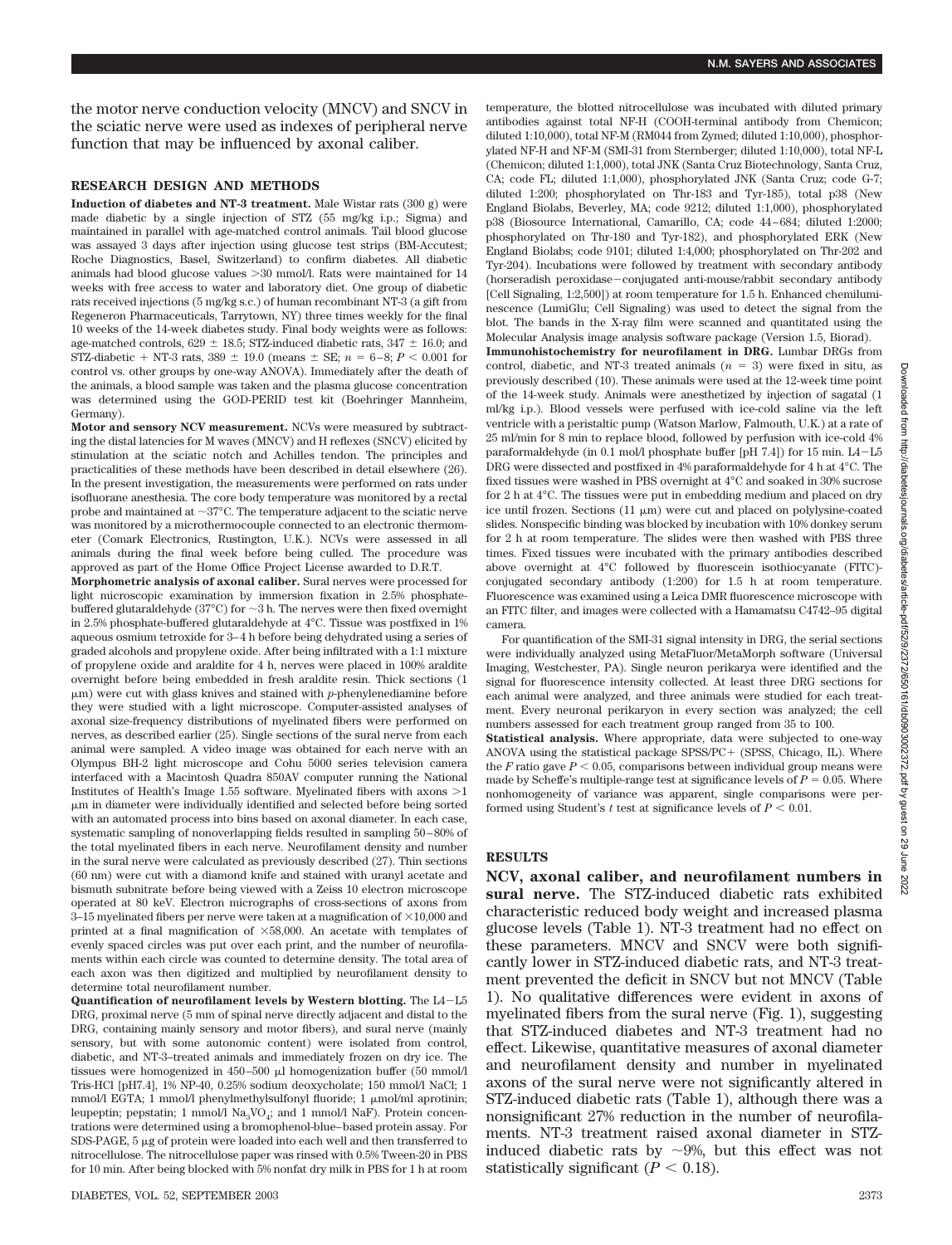| TABLE 1                                                                            |
|------------------------------------------------------------------------------------|
| Effect of diabetes and NT-3 treatment on plasma glucose, NCV, and axon morphometry |
|                                                                                    |

|                      | Plasma glucose<br>(mmol/l) | $MNCV$ (m/s)     | $SNCV$ $(m/s)$ | Mean axonal<br>diameter $(\mu m)$ | Neurofilament<br>density $(\frac{\text{H}}{\mu}m^2)$ | Neurofilament<br>number per axon |
|----------------------|----------------------------|------------------|----------------|-----------------------------------|------------------------------------------------------|----------------------------------|
| Control              | $7.2 \pm 0.42$             | $53.9 \pm 1.9^*$ | $56.4 \pm 1.4$ | $4.47 \pm 0.06$                   | $120 \pm 17.3$                                       | $2.118 \pm 357$                  |
| STZ-induced diabetic | $32.6 \pm 1.14$            | $38.1 \pm 2.3$   | $44.6 \pm 2.6$ | $4.36 \pm 0.26$                   | $123 \pm 26.0$                                       | $1.546 \pm 226$                  |
| Diabetic $+$ NT-3    | $33.1 \pm 2.0$             | $37.4 \pm 1.5$   | $56.4 \pm 2.4$ | $4.79 \pm 0.16$                   | $112 \pm 8.70$                                       | $1,696 \pm 202$                  |

Data are means  $\pm$  SE ( $n = 6-8$ ;  $n = 3$  for morphometric nerve data). STZ-induced diabetic rats were maintained for 14 weeks and treated with NT-3 (5 mg/kg s.c.) for the final 10 weeks. Age-matched control animals were used. Sciatic nerve MNCV and SNCV (H reflex) was assessed in the final week. Mean axonal diameter of fibers  $>1 \mu m$  in axon diameter and associated morphometric analysis of neurofilaments were measured from sural nerve  $(3-15 \text{ axons/nerve})$ . \* $P < 0.001$  for control vs. other groups (one-way ANOVA);  $\dagger P < 0.001$  for control vs. other groups (*t*-test);  $\dot{x}P < 0.001$  for diabetic vs. other groups (one-way ANOVA).

**Effect of NT-3 on the diabetes-induced accumulation of NF-H and NF-M in proximal nerve.** Levels of total NF-H and NF-M proteins (detected using antibodies specific for phosphorylation independent epitopes) were raised by 3.3- and 2.5-fold, respectively, in proximal nerve (5-mm nerve segment adjacent and distal to DRG) of STZ-induced diabetic rats, and these accumulations were completely prevented by NT-3 treatment (Fig. 2). In comparison, NF-H and NF-M phosphorylation status (detected using antibody SMI-31) was reduced by 50 and 80%, respectively; NT-3 normalized this abnormality. There was no diabetes-induced alteration in NF-L protein levels (Table 2).

**NF-H, NF-M, and NF-L protein levels in sural nerve.** Levels of total and phosphorylated NF-H and NF-M were lowered by  $\sim$  50% in sural nerve of STZ-induced diabetic rats (Fig. 3). NT-3 treatment did not significantly reverse this decline in neurofilament protein levels; however, there was an  $\sim$ 25% increase in total and phosphorylated NF-M. There was no change in NF-L protein levels (Table 2).

**Neurofilament protein levels and phosphorylation status in DRG.** In lumbar DRG, the levels of total NF-H were raised fourfold in STZ-induced diabetic rats, with NT-3 significantly ameliorating this effect (Fig. 4). Immunohistochemical analysis of DRG revealed elevated expression of total NF-H in individual sensory neurons that was prevented by NT-3 (Fig.  $5D-F$ ; indicated by arrows). The Western blot analysis showed that the phosphorylation status of NF-H was also raised in diabetes by  $\sim 30\%$  ( $P < 0.05$ ), although NT-3 had no effect on this parameter. Total levels of NF-M were reduced by  $\sim$ 30% in STZ-induced diabetic rats, and NT-3 treatment had no effect (Fig. 4). Phosphorylation levels of NF-M were raised by 20 –30% in STZ-induced diabetic rats, with the highest levels seen in the NT-3-treated animals. In contrast to the Western blotting data, the immunohistochemical analysis, using the SMI-31 antibody that detects phosphorylated epitopes on NF-H and/or NF-M, showed that phosphorylation of NF-H and NF-M was clearly upregulated in sensory neuron cell bodies of STZ-induced diabetic animals (Fig. 5*A*–*C*; arrows show sensory neurons in DRG of STZ-induced diabetic animals with particularly high signal intensity). Quantification of the fluorescence intensity of the SMI-31 signal showed that large  $(>30 \mu m)$  in diameter) and small  $( $30 \mu m$ ) sensory neurons underwent an$ elevation in NF-H/NF-M phosphorylation in DRG of STZ-induced diabetic rats (Fig. 6). The effect was greatest in large neurons, and NT-3 significantly prevented this increase in phosphorylation (Fig. 6). Again, NF-L protein levels measured using Western blotting were not significantly affected by diabetes or NT-3 treatment (Table 2).

**Influence of STZ-diabetes and NT-3 treatment on activation of SAPKs in DRG.** The neurofilament protein kinases, ERK-1 and -2, JNK (46-kDa and 54- to 56-kDa isoforms), and p38 all exhibited elevated activation (1.5- to 3.5-fold increase over control) in DRG of STZ-induced diabetic animals (Fig. 7). NT-3 failed to significantly affect the activation status of any of these protein kinases.



**FIG. 1. Representative myelinated fibers used for quantification of neurofilament density and number in the sural nerve. Axoplasm in internodal profiles from control (***A***), diabetic (***B***), and NT-3-treated diabetic (***C***) animals were not hydropic and appeared qualitatively similar. Original magnification 10,000.**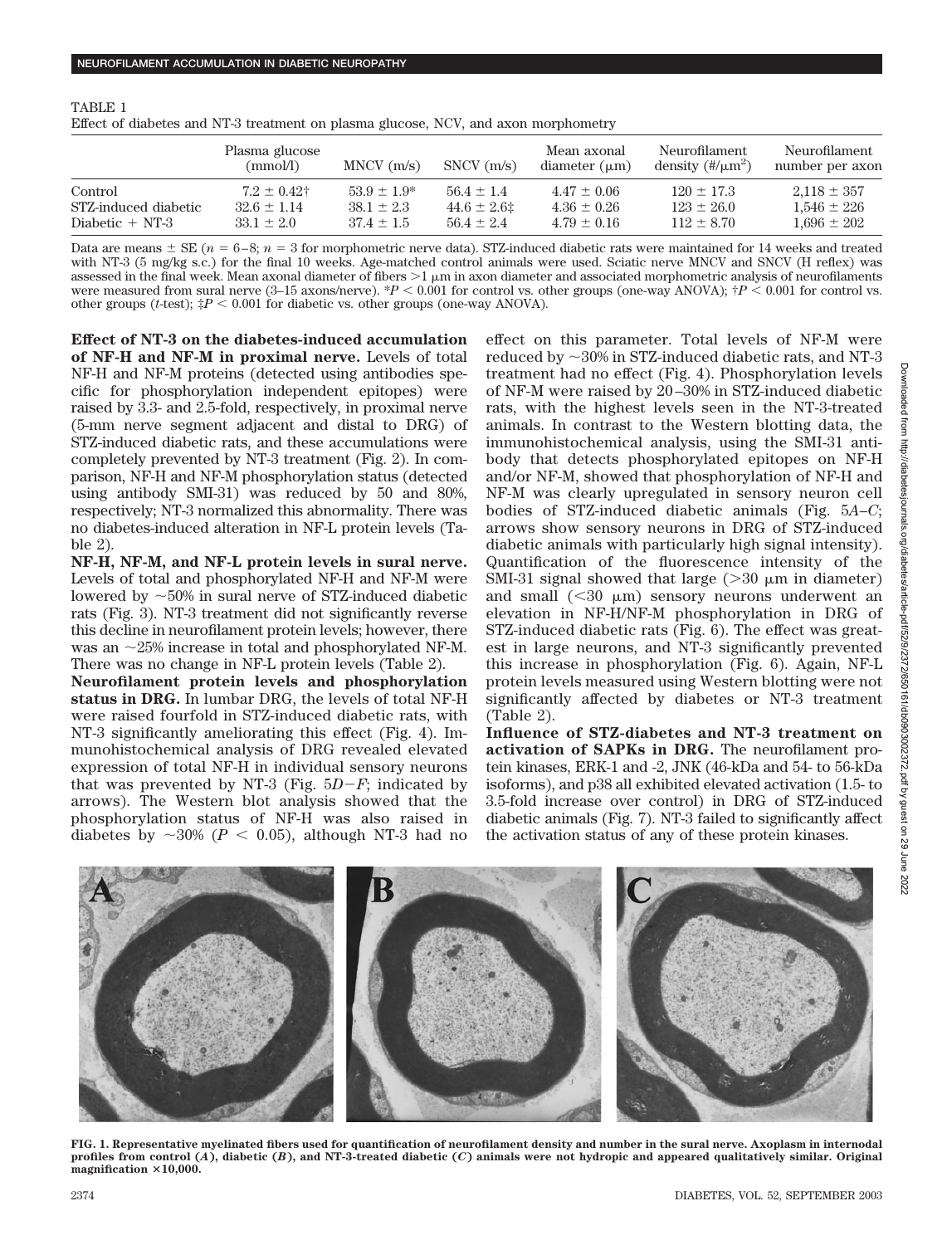

#### **FIG. 2. NT-3 prevents accumulation of NF-H and NF-M proteins in proximal nerve in STZ-induced diabetic rats. Proximal nerve (5 mm directly adjacent and distal to L4 and L5 DRG) was isolated from control, 14-week STZ-induced diabetic, and NT-3-treated animals and subjected to quantitative Western blotting.** *A* **and** *B***: Data for total NF-H (tNF-H) and total NF-M (tNF-M) and phosphorylated NF-H (pNF-H) and phosphorylated**  $NF-M$  (pNF-M). C, control; Db + NT-3, STZ-induced **diabetic** - **NT-3; Db, STZ-induced diabetic. Data are normalized to control and are means**  $\pm$  **SE (** $n = 6-8$ **).** *C***: Western blot images. phospho-NF, phosphorylated NF. \****P* **< 0.05 for Db vs. other groups (one-way ANOVA).**

### **DISCUSSION**

The results of the present study showed that in proximal nerve and perikarya of sensory neurons in STZ-induced diabetic rats maintained for 14 weeks, there is an accumulation of NF-H and NF-M, but not NF-L, proteins. This proximal buildup coexisted with a 50% decrease of NF-H and NF-M, but not NF-L, in sural nerve. Treatment with NT-3 corrected the abnormalities in DRG and proximal nerve but only had a partial effect in restoring sural nerve neurofilament levels to normal.

**Reduced NCV and alterations in neurofilament expression were not associated with axonal atrophy.** Although sensory and motor NCV were reduced, the axon caliber in sural (Table 1) and peroneal nerve (i.e., motor axon; data not shown) was not significantly affected by diabetes. This observation is controversial in diabetic neuropathy, but these data confirm that early alterations in NCV are not associated with structural abnormalities in nerve in experimental diabetes. Therefore, relating the NCV change in STZ-induced diabetic rats to those observed in humans should be approached with caution. NT-3 treatment prevented the sensory NCV deficit but had no effect on motor NCV, a finding that conflicts with those of our previous study (3). This disparity may relate to differences in rate and extent of maturation of rats. The previous study was performed in the Mizisin/Calcutt lab-

## TABLE 2

Effect of STZ-diabetes and NT-3 treatment on total NF-L levels in the DRG and proximal and sural nerve

|                      | DRG-           | Proximal<br>nerve | Sural<br>nerve |
|----------------------|----------------|-------------------|----------------|
| Age-matched control  | $1.0 \pm 0.14$ | $1.0 + 0.01$      | $1.0 \pm 0.32$ |
| STZ-induced diabetic | $0.78 \pm 0.1$ | $0.99 + 0.01$     | $0.92 + 0.45$  |
| Diabetic $+NT-3$     | $0.92 + 0.07$  | $0.98 \pm 0.01$   | $0.83 + 0.23$  |

Data are means  $\pm$  SE ( $n = 6-8$ ). Western blots from DRG and proximal and sural nerves were performed and probed with antibody against all forms of NF-L. Data have been normalized to those of age-matched controls.

oratory using younger animals that may be more sensitive to NT-3 treatment with regard to NCV physiology. The current results showed that abnormalities in neurofilament biology in STZ-induced diabetic rats lag far behind the decrease in NCV, thereby supporting the view that



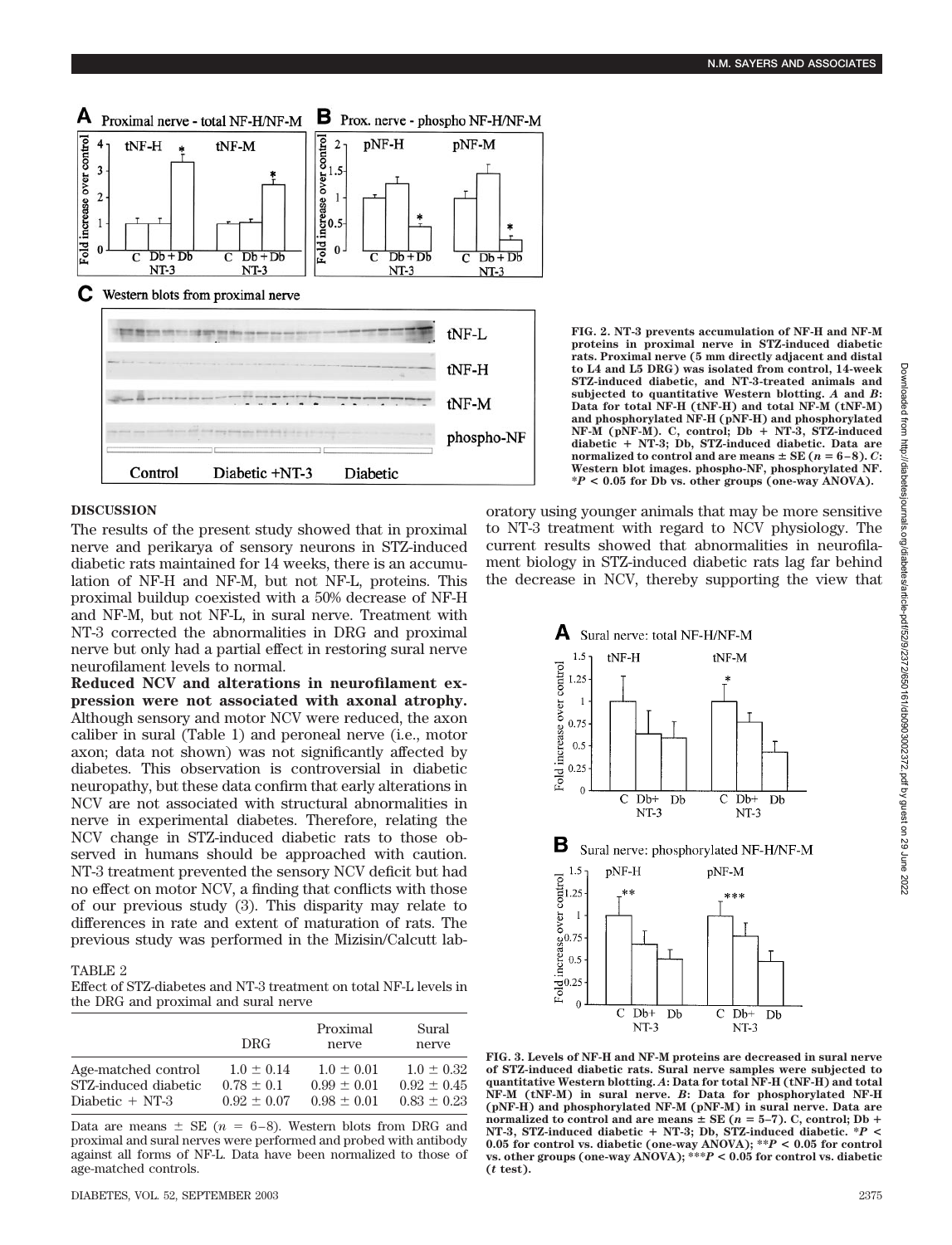

**FIG. 4. NF-H protein level, but not NF-M, rises in lumbar DRG in STZ-induced diabetic animals and is prevented by NT-3 treatment. L4 and L5 DRG were subjected to quantitative Western blotting. Shown are data for total NF-H (tNF-H) and total NF-M (tNF-M) (***A***) and phosphorylated NF-H (pNF-H) and phosphorylated NF-M (pNF-M) (***B***)** in DRG. Data are normalized to control and are means  $\pm$  SE ( $n = 8$ ). C, **control; Db** - **NT-3, STZ-induced diabetic** - **NT-3; Db, STZ-induced diabetic. \****P* **< 0.05 for diabetic vs. other groups (one-way ANOVA); \*\****P* **< 0.05 for control vs. other groups (one-way ANOVA).**

electrophysiological alterations in nerve function are not attributable to endoskeleton-based structural changes in the axon.

NF-H and NF-M protein levels were reduced by 50% in sural nerve (Fig. 3) but did not correlate with loss in axonal caliber, alterations in neurofilament density (Table 1), or changes in axon integrity. This indicates that nodal gaps were normal and that there was no hydropic axoplasm (Fig. 1). Although there was a 27% decrease in neurofilament number in sural nerve of STZ-induced diabetic rats, this was not statistically significant. These results match the control data and fall between the values for neurofilament numbers obtained by Scott et al. (1) at 2 and 6 months of STZ-induced diabetes. In our previous study at 3 months of STZ-induced diabetes, the mean axonal diameter of the largest myelinated fibers in sural nerve was significantly reduced by 7%, a reduction associated with reductions in NCV and loss of NF-H and NF-M protein. NT-3 treatment corrected the deficits in NCV and axonal caliber and partially normalized alterations in neurofilament phosphorylation but did not prevent the loss of NF-H and NF-M protein in sural nerve (3). These observations suggest that at 3 months of STZ-induced diabetes, the loss of NF-H and NF-M protein and the trend toward the reduction in neurofilament numbers (Table 1) in sural nerve are not critical determinants in the regulation of axonal caliber.

These findings confirm, in part, the results of neurofilament gene targeting studies in transgenic mice. Knockout of the NF-H gene or removal of the COOH-terminal of NF-H has no effect on axonal caliber in sciatic nerve (28–30); however, complete loss of NF-M expression does reduce axon caliber in sensory axons, possibly through impaired control of NF-L assembly (31,32). Studies in double-knockout mice for NF-H and NF-M show severe axonal atrophy associated with impaired expression and axonal transport of NF-L in sciatic nerve (32). The complete absence of NF-H and NF-M results in the failure of NF-L subunits to assemble, leading to loss of 10-nm filaments (32). Furthermore, the loss of NF-L expression via targeted disruption results in the failure of NF-H and NF-M to assemble, a scarcity of 10-nm filaments, and severe axonal atrophy (33). In the present study, NF-L protein levels were sustained at normal levels in the DRG and proximal and sural nerve of STZ-induced diabetic rats (Table 2). Our results suggest that more severe loss of NF-H and NF-M protein expression and delivery to the axon is required before an impact on NF-L assembly is produced and subsequent axonal atrophy develops. Therefore, if we had extended this study by 1–2 months, the axonal atrophy may have appeared and could have been associated with a significant loss in neurofilament number. With a longer duration of STZ-induced diabetes ( $\geq 6$ ) months), axonal atrophy is more pronounced, is observed in both myelinated and unmyelinated fibers, and is associated with the loss of 10-nm filament numbers in axons  $(1,2)$ .

**Mechanism of accumulation of NF-H and NF-M in proximal nerve and DRG.** The accumulation of NF-H within the perikarya of sensory neurons in the DRG was accompanied by a small but significant increase in phosphorylation (Figs. 4*B*, 5*A*–*C*, and 6). This accumulation of NF-H proteins was not associated with any ultrastructural changes within the DRG; for example, perikaryal sizes were normally distributed and intraganglionic nerve fibers appeared unaffected (data not shown). Although phosphorylation-dependent retardation of axonal transport of NF-H is feasible (34,35), the COOH-terminal of NF-H, which is the main site of phosphorylation, is not critical for the regulation of axonal transport of cargoes (30). Furthermore, the accumulation of NF-H and NF-M in the proximal nerve of diabetic rats was associated with a 50–80% decrease in the level of phosphorylation (Fig. 2*B*). Hypophosphorylated NF-H and NF-M undergo more rapid axonal transport (34) and, importantly, more readily form stable complexes with kinesin (36). Furthermore, postnatal deletion of KIF-5A, a neuronal-specific kinesin, results in impaired axonal transport of neurofilament and induces accumulation in sensory neuron cell bodies and axonal shrinkage in dorsal root (37). The energy dependency of kinesin-associated cargo motility, coupled with the mitochondrial dysfunction (38,39) and energy deficiency (40) characteristic of diabetes, may therefore explain impaired protein transport observed in STZ-induced diabetes (6).

**Mechanism of NT-3–dependent prevention of neurofilament accumulation.** NT-3 treatment normalized aberrant NF-H phosphorylation in small- and large-sized sensory neurons (Figs. 5 and 6). At a dosage of 5.0 mg/kg, NT-3 may influence neurofilament biology in a wide range of sensory neuron phenotypes via binding to trkC, trkA, and/or  $p75^{NTR}$  (41,42). Although NT-3 reduced NF-H phosphorylation in perikarya of DRG (Figs. 5*A*–*C* and 6), it raised NF-H and NF-M phosphorylation in the proximal nerve (Fig. 2). We believe all these results are independent of direct modulation of neurofilament function by phos-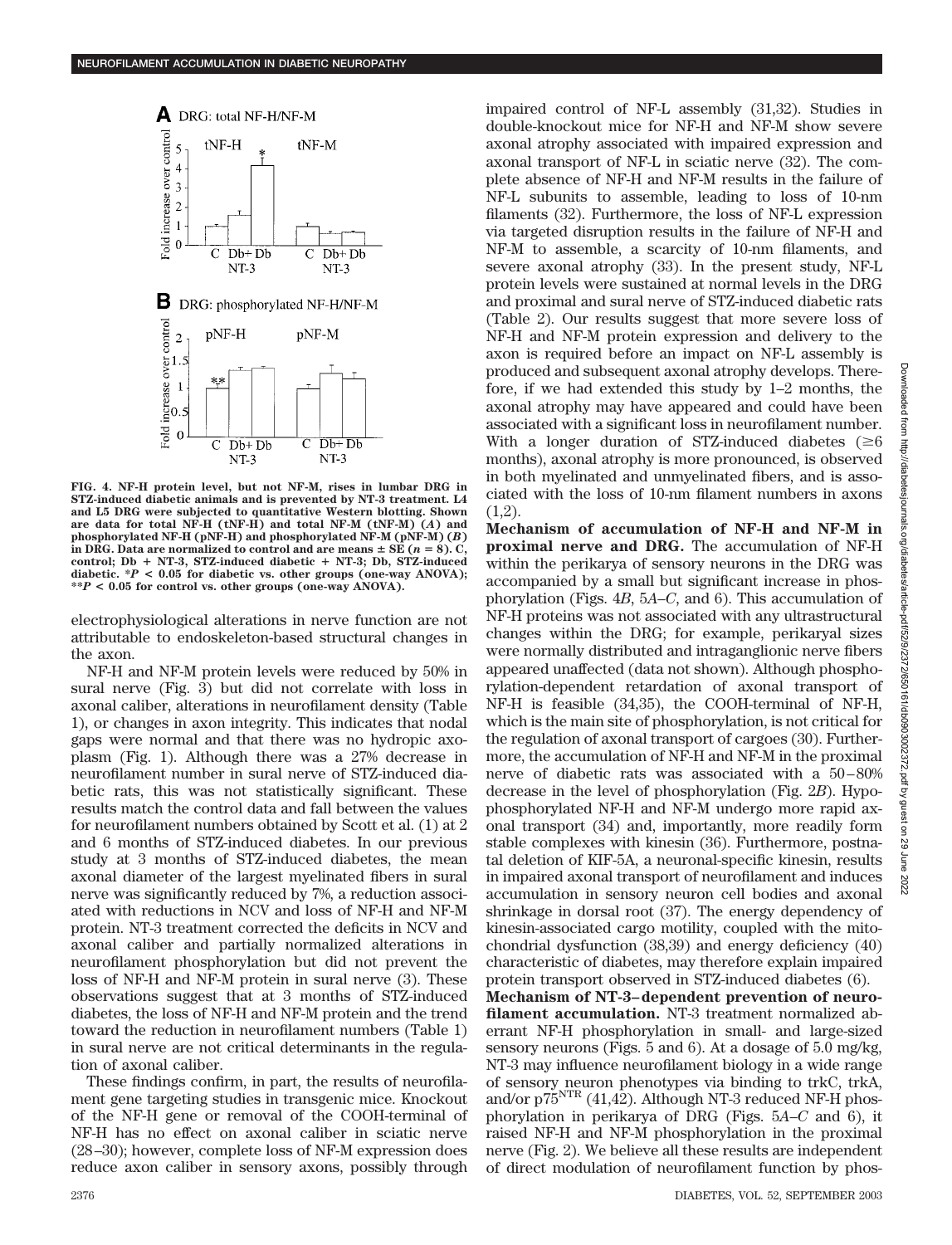

phorylation and instead are indicative of NT-3–dependent translocation of NF-H and NF-M away from the site of accumulation in the proximal axon. The increased activation of SAPKs (neurofilament kinases) in DRG of STZdiabetic rats may have been expected to contribute significantly to the raised NF-H phosphorylation observed (Figs. 4*B* and 7). However, NT-3 failed to alter the phosphorylation status of these neurofilament kinases and, hence, involvement of these proteins in the etiology of neurofilament accumulation is unlikely. In fact, in the proximal axon, the SAPKs were activated two- to threefold (43) in association with a decrease in phosphorylation of NF-H and NF-M (Fig. 2*B*). NT-3 may act at two major loci to normalize neurofilament biology. NT-3 could augment neurofilament synthesis at the transcriptional and/or posttranscriptional levels; in fact, we have unpublished data showing that NT-3 can reverse the STZ diabetes-induced decrease in NFH and NFM mRNA levels. However, we favor a role for NT-3 in optimizing energy reserves within the sensory axon, possibly via direct modulation of mitochondrial function. Preliminary data demonstrating that NT-3 increases the mitochondrial membrane potential in cultured adult sensory neurons and can reverse deficits in **FIG. 5. Immunohistochemical analysis of DRG demonstrates increased NF-H phosphorylation and levels in neuronal soma in STZ-induced diabetic rat model and prevention by NT-3. Sections of L4 and L5 DRG were analyzed using fluorescence immunohistochemistry with antibodies against phosphorylated NF-H/ NF-M (SMI-31) or against total NF-H. Representative DRG sections in control (***A***), STZ** $i$ **nduced diabetic**  $(B)$ **, and diabetic** + NT-3  $(C)$ **were all probed using antibody to phosphorylated NF-H/NF-M (SMI-31). Total NF-H levels were assessed in control (***D***), STZ-induced** diabetic  $(E)$ , and diabetic  $+$  NT-3  $(F)$ . Arrows **highlight neurons expressing high levels of phosphorylated or total NF-H/NF-M. Scale**  $\frac{1}{2}$  bars are 50 (*A–C*) and 100  $\mu$ m (*D–F*).

this parameter in STZ-induced diabetic rats supports this notion (T. Huang, N.M.S., A. Verkhratsky, and P.F., unpublished observations). The NT-3 pathway regulating mitochondrial function involves activation of phosphoinositide 3-kinase and downstream regulation of metabolic input into the electron transport chain.

**Interrelation between neurofilament synthesis, transport, and phosphorylation.** Table 3 summarizes the changes in neurofilament biology occurring in the STZdiabetic rat. Early reductions (i.e., at 1–2 months of STZ-induced diabetes) in axonal transport of neurofilament are most closely correlated with reduced synthesis of transcripts (4–6,44). Between 2 and 3 months of STZ-induced diabetes, the aberrant phosphorylation of neurofilament in the DRG is triggered, which may induce accumulation of NF-H and NF-M and exacerbate the inhibition of neurofilament transport. Alternatively, the increased phosphorylation in DRG is a reflection of a further cessation of neurofilament transport as a consequence of impaired energy reserves (as discussed above), associated with a hypophosphorylation of neurofilament in the proximal axon. In contrast, in the distal axon at a longer time point (6 months) of diabetes, there is an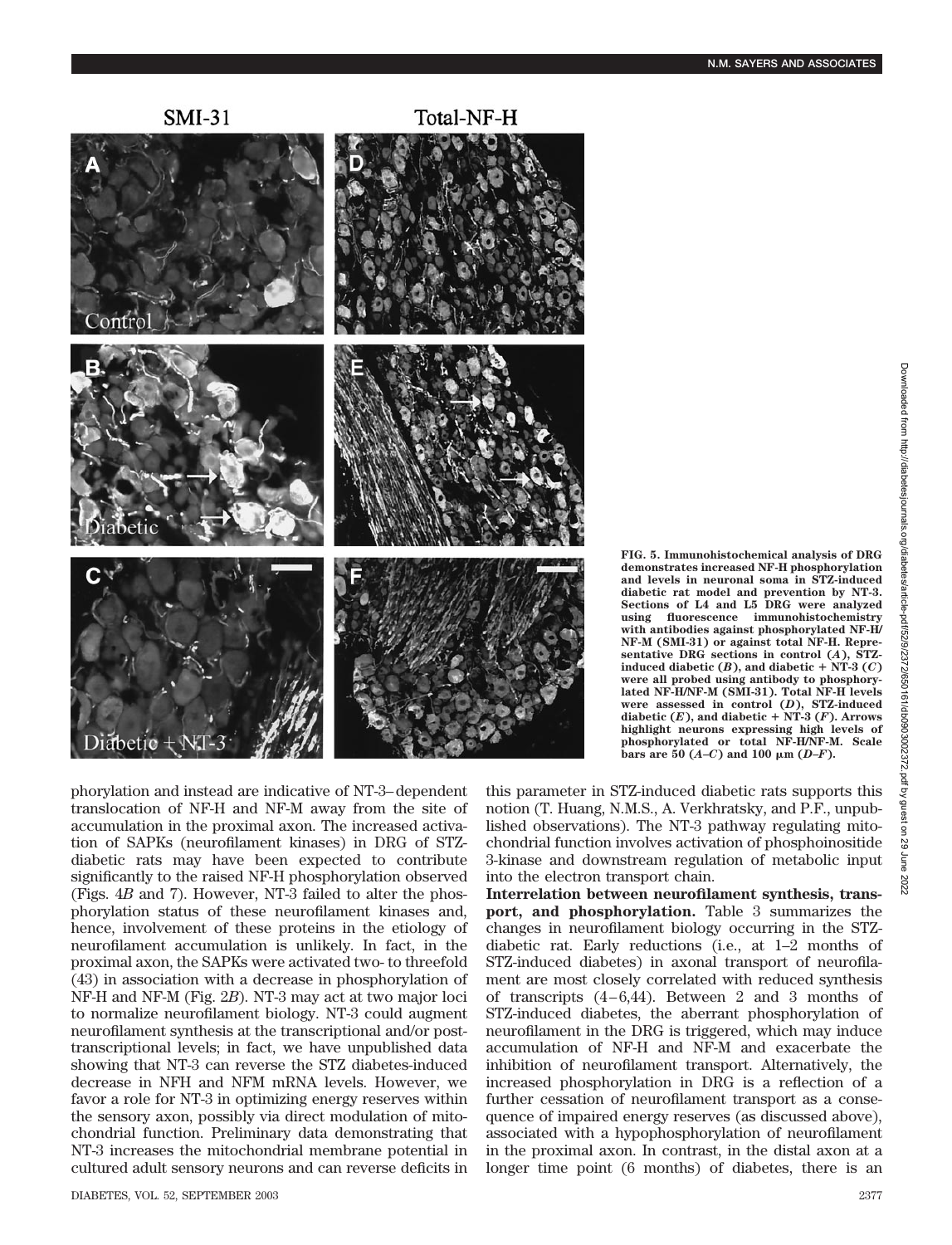

**FIG. 6. NT-3 treatment reduces the levels of NF-H/NF-M phosphorylation in sensory neurons with large somata. Sections of L4 and L5 DRG were analyzed using MetaMorph imaging software to determine the relative levels of fluorescence intensity for each neuron derived using SMI-31 antibody staining (specific for phosphorylated NF-H/NF-M). Large neurons were >30 m in diameter, and small neurons were <30 m. Data are expressed in arbitrary units of fluorescence intensity and** are means  $\pm$  SE ( $n = 36$ -100 cells for large neurons,  $n = 17$ -65 for small neurons). C, control; Db + NT-3, STZ-induced diabetic + NT-3; **Db, STZ-induced diabetic. \****P* **< 0.001 for control vs. other groups; \*\****P* **< 0.001 for control vs. diabetic (one-way ANOVA).**

elevation of neurofilament phosphorylation that is associated with a gross loss of neurofilament and possibly related shrinkage of axon caliber. This increased distal phosphorylation of neurofilament may reflect an attempt to optimize caliber in response to the loss of neurofilament polymers.

**Neuropathological significance of proximal accumulation of neurofilament.** The reduced expression and delivery of neurofilament subunits to the distal axon has been proposed as a critical factor in the etiology of the axonal degeneration observed in diabetic animal models and humans (1,10,11). We propose that the accumulation of NF-H and NF-M in the proximal axon represents a retardation of axonal transport of neurofilament subunits to the distal axon, resulting, in the longer term, in a diminution of distal axon caliber.

NT-3 expression is downregulated in muscle in STZdiabetic rats (24); therefore, reduced occupancy of trk receptors and p75NTR at nerve endings may contribute to a distally generated stress signal (43) that triggers mitochondrial dysfunction and abnormalities in neurofilament biology (11,24). Although NT-3 treatment corrected the abnormality in neurofilament accumulation, it did not succeed in completely preventing the loss of NF-H and NF-M in sural nerve. The partial 25% increase in NF-M levels in the treated animals may be a reflection of the duration of NT-3 treatment. Two months of treatment may not have been long enough to allow NT-3 to correct the diabetes-induced abnormality causing the accumulation of neurofilament subunits and then, given the slow rate of



**FIG. 7. NT-3 treatment failed to prevent the activation of SAPKs in DRG of STZ-induced diabetic rats. L4 and L5 DRG were subjected to quantitative western blotting and probed for phosphorylated JNK (54–56kd and 46kd isoforms) (***A***), phosphorylated ERK (ERK1 and ERK2 isoforms) (***B***), and phosphorylated p38 and total NF-L (***C***). Data** are normalized to control and are means  $\pm$  SE ( $n = 6-9$ ). C, control; Db - **NT-3, STZ-induced diabetic** - **NT-3; Db, STZ-induced diabetic. \****P* **< 0.01 for control vs. diabetic** - **NT-3 (one-way ANOVA); \*\****P* **< 0.02 for** diabetic vs. control ( $t$  test); \*\*\* $P < 0.05$  for control vs. other groups **(one-way ANOVA).**

neurofilament axonal transport, permit the transport of the released subunits to the distal axon.

**Conclusion.** The present study showed that the impairment in axonal transport and delivery of neurofilament in sensory neurons in an animal model of type 1 diabetes involves an accumulation of subunits in the proximal area of the peripheral sensory neuraxis. The etiology of this defect may involve loss of neurotrophic support, as NT-3

TABLE 3

Progression of alterations in neurofilament biology in peripheral nerve of experimentally diabetic rats

| Neurofilament expression                                           | 1.5–2 months STZ diabetes                                            | 3 months STZ diabetes                                                                                                                                                                                  | 6–7 months STZ diabetes                                                                        |
|--------------------------------------------------------------------|----------------------------------------------------------------------|--------------------------------------------------------------------------------------------------------------------------------------------------------------------------------------------------------|------------------------------------------------------------------------------------------------|
| NF transcripts in DRG<br>NF phosphorylation<br>NF protein/polymers | NF-L, NF-H : $\downarrow$ 35–65%*<br>No changes<br>No change in DRG+ | NF-L, NF-M, NF-H : $\downarrow$ 50%†<br>$\uparrow$ DRG§, $\parallel$ ; $\downarrow$ proximal nerve<br>↑ NFM, NFH protein in DRG and<br>proximal nervel<br>$\downarrow$ NFM, NFH protein in sural nerve | NF-L, NF-M, NF-H : ↓26-46%‡<br>$\uparrow$ sural nerves<br>$\downarrow$ NF polymer number: $\P$ |

\*Mohiuddin et al. (4); †A. Gallagher and P.F., unpublished observations; ‡Scott et al. (1); §Fernyhough et al. (10), and sural nerve data from BB rats (10); ||present study; ¶Yagihashi et al. (2).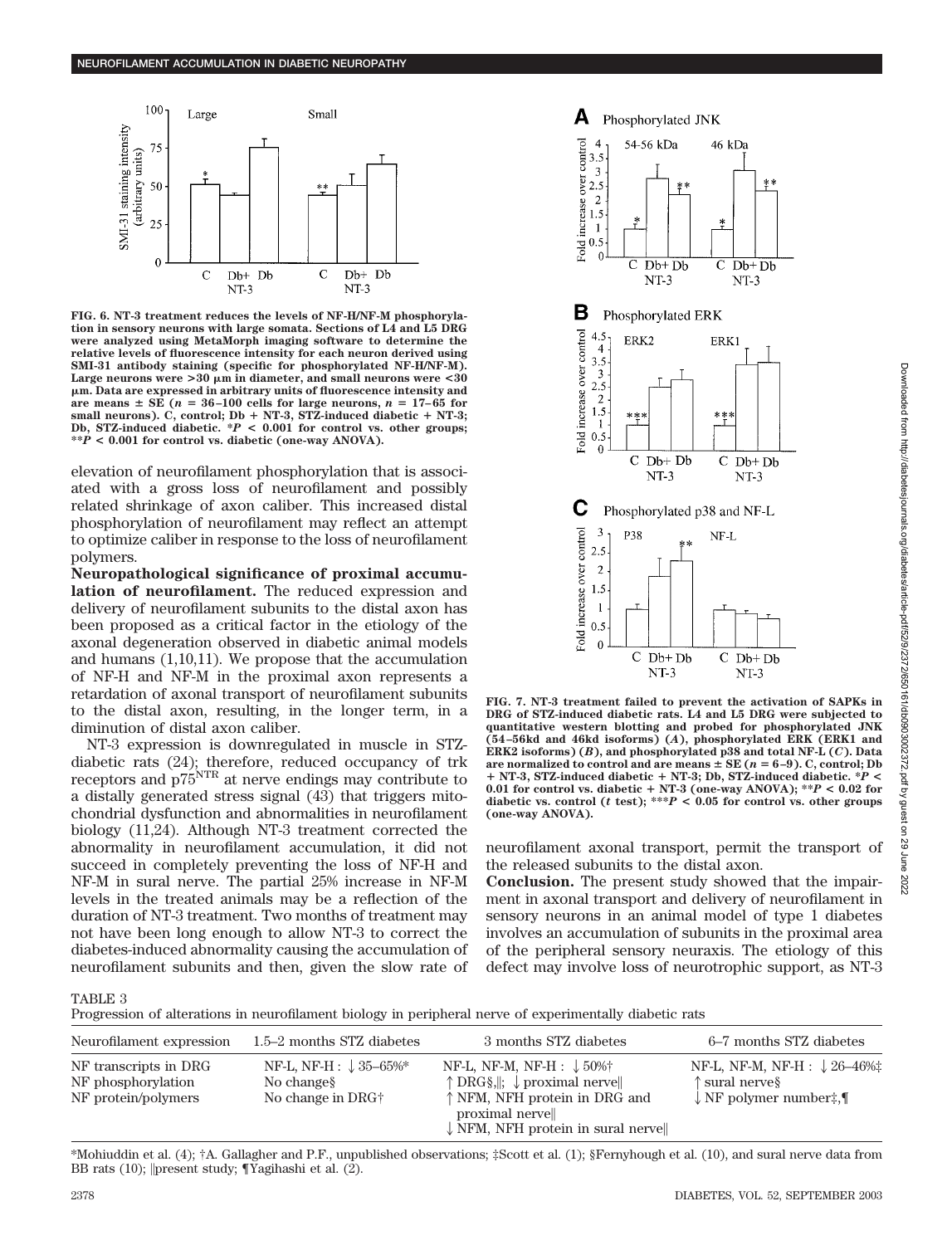treatment successfully overcame this proximal build-up of protein. Accumulation of neurofilaments may have an impact on the slow anterograde axonal transport of other proteins and explain a range of deficits in diabetes (45). We propose that the outcome of a proximal accumulation of these critical cytoskeletal proteins will, in the longer term, induce detrimental effects on NF-L expression and axonal transport, leading to a failure to maintain the distal axon. These abnormalities in neurofilament biology could explain the distal axonal atrophy seen in experimental and possibly human diabetic neuropathy.

#### **ACKNOWLEDGMENT**

This work was funded by the Juvenile Diabetes Research Foundation (to P.F.) and National Institutes of Health Grants NS/DK 38855 and DK57629 (to N.A.C.).

#### **REFERENCES**

- 1. Scott JN, Clark AW, Zochodne DW: Neurofilament and tubulin gene expression in progressive experimental diabetes: failure of synthesis and export by sensory neurons. *Brain* 122:2109–2117, 1999
- 2. Yagihashi S, Kamijo M, Watanabe K: Reduced myelinated fiber size correlates with loss of axonal neurofilaments in peripheral nerve of chronically streptozotocin diabetic rats. *Am J Pathol* 136:1365–1373, 1990
- 3. Mizisin AP, Calcutt NA, Tomlinson DR, Gallagher A, Fernyhough P: Neurotrophin-3 reverses nerve conduction velocity deficits in streptozotocin-diabetic rats. *J Peripher Nerv Syst* 4:211–221, 1999
- 4. Mohiuddin L, Fernyhough P, Tomlinson DR: Reduced levels of mRNA encoding endoskeletal and growth-associated proteins in sensory ganglia in experimental diabetes mellitus. *Diabetes* 44:25–30, 1995
- 5. Liuzzi FJ, Bufton SM, Vinik AI: Streptozotocin-induced diabetes mellitus causes changes in primary sensory neuronal cytoskeletal mRNA levels that mimic those caused by axotomy. *Exp Neurol* 154:381–388, 1998
- 6. Macioce P, Filliatreau G, Figliomeni B, Hassig R, Thiéry J, Di Giamberardino L: Slow axonal transport impairment of cytoskeletal proteins in streptozocin-induced diabetic neuropathy. *J Neurochem* 53:1261–1267, 1989
- 7. Medori R, Autilio-Gambetti L, Jenich H, Gambetti P: Changes in axon size and slow axonal transport are related in experimental diabetic neuropathy. *Neurology* 38:597–601, 1988
- 8. Pekiner C, McLean WG: Neurofilament protein phosphorylation in spinal cord of experimentally diabetic rats. *J Neurochem* 56:1362–1367, 1991
- 9. Terada M, Yasuda H, Kikkawa R: Delayed Wallerian degeneration and increased neurofilament phosphorylation in sciatic nerves of rats with streptozocin-induced diabetes. *J Neurol Sci* 155:23–30, 1998
- 10. Fernyhough P, Gallagher A, Averill SA, Priestley JV, Hounsom L, Patel J, Tomlinson DR: Aberrant neurofilament phosphorylation in sensory neurons of rats with diabetic neuropathy. *Diabetes* 48:881–889, 1999
- 11. Fernyhough P, Schmidt RE: Neurofilaments in diabetic neuropathy. *Int Rev Neurobiol* 50:115–144, 2002
- 12. Julien J-P, Mushynski WE: Neurofilaments in health and disease. *Prog Nucleic Acid Res Mol Biol* 61:1–23, 1998
- 13. Purves T, Middlemas A, Agthong S, Jude EB, Boulton, AJM, Fernyhough P, Tomlinson DR: A role for mitogen-activated protein kinases in the aetiology of diabetic neuropathy. *FASEB J* 15:2508–2514, 2001
- 14. Gold BG, Mobley WC, Matheson SF: Regulation of axonal caliber, neurofilament content, and nuclear localization in mature sensory neurons by nerve growth factor. *J Neurosci* 11:943–955, 1991
- 15. Verge VMK, Tetzlaff W, Bisby MA, Richardson PM: Influence of nerve growth factor on neurofilament gene expression in mature primary sensory neurons. *J Neurosci* 10:2018–2025, 1990
- 16. Munson JB, Shelton DL, McMahon SB: Adult mammalian sensory and motor neurons: roles of endogenous neurotrophins and rescue by exogenous neurotrophins after axotomy. *J Neurosci* 17:470–476, 1997
- 17. Ohara S, Tantuwaya V, DiStefano PS, Schmidt RE: Exogenous NT-3 mitigates the transganglionic neuropeptide Y response to sciatic nerve injury. *Brain Res* 699:143–148, 1995
- 18. Groves MJ, An SF, Giometto B, Scaravilli F: Inhibition of sensory neuron apoptosis and prevention of loss by NT-3 administration following axotomy. *Exp Neurol* 155:284–294, 1999
- 19. Sterne GD, Brown RA, Green CJ, Terenghi G: Neurotrophin-3 delivered

locally via fibronectin mats enhances peripheral nerve regeneration. *Eur J Neurosci* 9:1388–1396, 1997

- 20. Gao W-Q, Dybdal N, Shinsky N, Murnane A, Schmelzer C, Siegel M, Keller G, Hefti F, Phillips HS, Winslow JW: Neurotrophin-3 reverses experimental cisplatin-induced peripheral sensory neuropathy. *Ann Neurol* 38:30–37, 1995
- 21. Helgren ME, Cliffer KD, Torrento K, Cavnor C, Curtis R, DiStefano PS, Wiegand SJ, Lindsay RM: Neurotrophin-3 administration attenuates deficits of pyridoxine-induced large-fiber sensory neuropathy. *J Neurosci* 17:372–382, 1997
- 22. Fernyhough P, Diemel LT, Tomlinson DR: Target tissue production and axonal transport of neurotrophin-3 are reduced in streptozocin-diabetic rats. *Diabetologia* 41:300–306, 1998
- 23. Ihara C, Shimatsu A, Mizuta H, Murabe H, Nakamura Y, Nakao K: Decreased neurotrophin-3 expression in skeletal muscles of streptozotocin-induced diabetic rats. *Neuropeptides* 30:309–312, 1996
- 24. Fernyhough P, Tomlinson DR: The therapeutic potential of neurotrophins for the treatment of diabetic neuropathy. *Diabetes Reviews* 7:300–311, 1999
- 25. Mizisin AP, Kalichman MW, Bache M, Dines KC, DiStefano PS: NT-3 attenuates functional and structural disorders in sensory nerves of galactose-fed rats. *J Neuropathol Exp Neurol* 57:803–813, 1998
- 26. Patel J, Tomlinson DR: Nerve conduction impairment in experimental diabetes: proximodistal gradient of severity. *Muscle Nerve* 22:1403–1411, 1999
- 27. Price RL, Paggi P, Lasek RJ, Katz MJ: Neurofilaments are spaced randomly in the radial dimension of axons. *J Neurocytol* 17:55–62, 1988
- 28. Julien J-P: Neurofilament functions in health and disease. *Curr Opin Neurobiol* 9:554–560, 1999
- 29. Hirokawa N, Takeda S: Gene targeting studies begin to reveal the function of neurofilament proteins [comment]. *J Cell Biol* 143:1–4, 1998
- 30. Rao MV, Garcia ML, Miyazaki Y, Gotow T, Yuan A, Mattina S, Ward CM, Calcutt NA, Uchiyama Y, Nixon RA, Cleveland DW: Gene replacement in mice reveals that the heavily phosphorylated tail of neurofilament heavy subunit does not affect axonal caliber or the transit of cargoes in slow axonal transport. *J Cell Biol* 158:681–693, 2002
- 31. Elder GA, Friedrich VL Jr, Bosco P, Kang CH, Gourov A, Tu PH, Lee VMY, Lazzarini RA: Absence of the mid-sized neurofilament subunit decreases axonal calibers, levels of light neurofilament (NF-L), and neurofilament content. *J Cell Biol* 141:727–739, 1998
- 32. Jacomy H, Zhu Q, Couillard-Després S, Beaulieu J-M, Julien J-P: Disruption of type IV intermediate filament network in mice lacking the neurofilament medium and heavy subunits. *J Neurochem* 73:972–984, 1999
- 33. Zhu Q, Couillard-Després S, Julien JP: Delayed maturation of regenerating myelinated axons in mice lacking neurofilaments. *Exp Neurol* 148:299– 316, 1997
- 34. Jung C, Yabe JT, Lee S, Shea TB: Hypophosphorylated neurofilament subunits undergo axonal transport more rapidly than more extensively phosphorylated subunits in situ. *Cell Motil Cytoskeleton* 47:120–129, 2000
- 35. Nixon RA, Paskevich PA, Sihag RK, Thayer CY: Phosphorylation on carboxyl terminus domains of neurofilament proteins in retinal ganglion cell neurons in vivo: influences on regional neurofilament accumulation, interneurofilament spacing, and axon caliber. *J Cell Biol* 126:1031–1046, 1994
- 36. Yabe JT, Jung C, Chan WKH, Shea TB: Phospho-dependent association of neurofilament proteins with kinesin in situ. *Cell Motil Cytoskeleton* 45:249– 262, 2000
- 37. Xia CH, Roberts EA, Her LS, Liu X, Williams DS, Cleveland DW, Goldstein LS: Abnormal neurofilament transport caused by targeted disruption of neuronal kinesin heavy chain KIF5A. *J Cell Biol* 161:55–66, 2003
- 38. Nishikawa T, Edelstein D, Du XL, Yamagishi S, Matsumura T, Kaneda Y, Yorek MA, Beebe D, Oates PJ, Hammes HP, Giardino I, Brownlee M: Normalizing mitochondrial superoxide production blocks three pathways of hyperglycaemic damage. *Nature* 404:787–790, 2000
- 39. Srinivasan S, Stevens M, Wiley JW: Diabetic peripheral neuropathy: evidence for apoptosis and associated mitochondrial dysfunction. *Diabetes* 49:1932–1938, 2000
- 40. Obrosova IG, Van Huysen C, Fathallah L, Cao XH, Greene DA, Stevens MJ: An aldose reductase inhibitor reverses early diabetes-induced changes in peripheral nerve function, metabolism, and antioxidative defense. *FASEB J* 16:123–125, 2002
- 41. Belliveau DJ, Krivko I, Kohn J, Lachance C, Pozniak C, Rusakov D, Kaplan D, Miller FD: NGF and neurotrophin-3 both activate TrkA on sympathetic neurons but differentially regulate survival and neuritogenesis. *J Cell Biol* 136:375–388, 1997
- 42. Dechant G, Tsoulfas P, Parada LF, Barde YA: The neurotrophin receptor